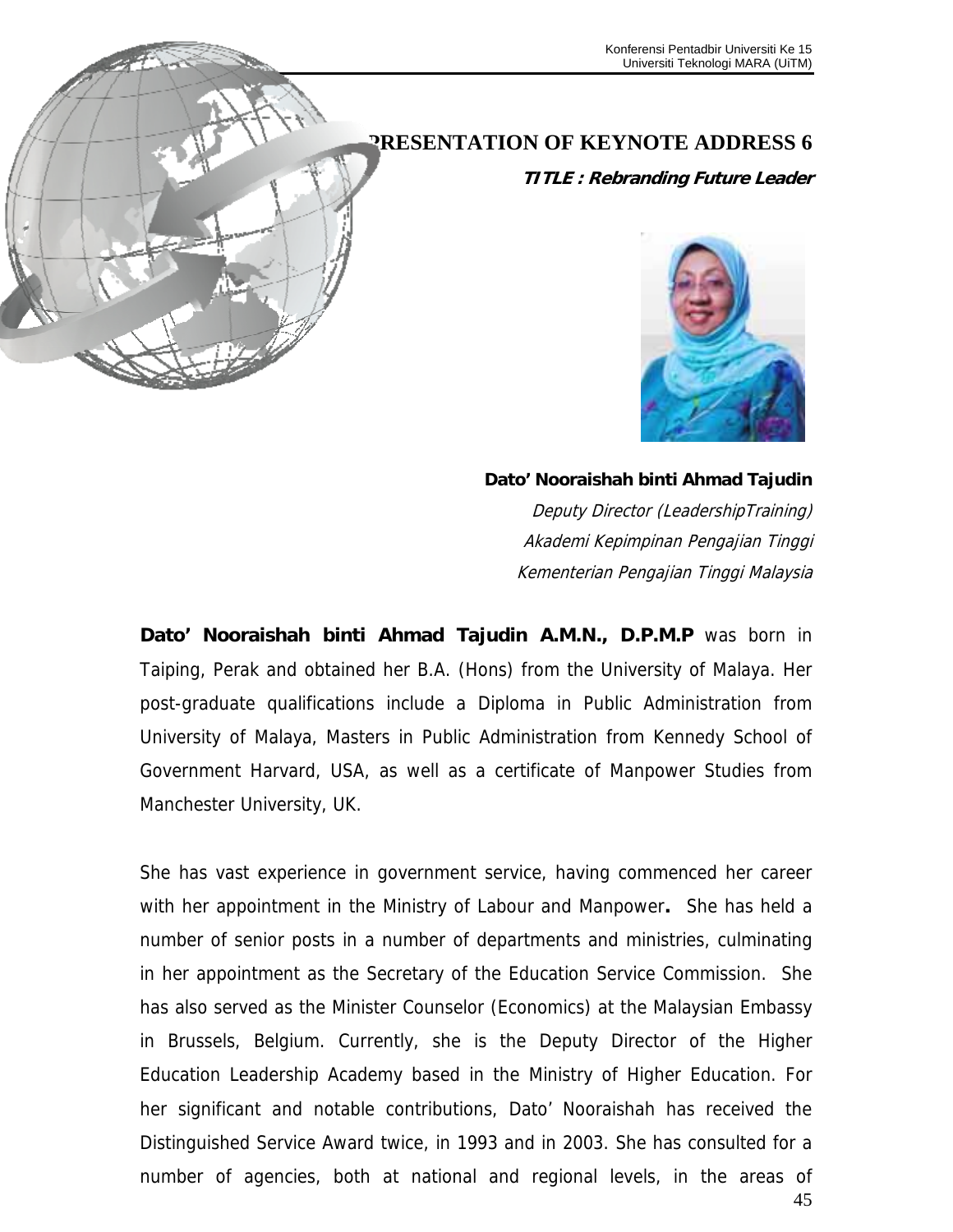leadership, governance, organizational management, human resource management, strategic planning, negotiation, motivation, and effective consultative practices. She has also delivered talks in areas of expertise such as;

- Leadership
- Organizational management
- Human Resource Management
- Motivation
- Group Development and Dynamics
- Effective Negotiation
- Strategic Planning, and
- Human Resource Planning

These talks were delivered in several governmental and semi-governmental departments and agencies like MPAT, MTAT, Royal Malaysian Police Training Centre, ALAM, INTAN, JPM, IAB, IDHL, as well as at the state government level throughout Malaysia.

Her publications cover topics related to government service such as the Upholding the Integrity of the Malaysian Civil Service, Disciplinary Cases and the Art of Negotiation. She was instrumental in putting in place the policy and the mechanisms for practice of annual competency appraisals for the civil service through the Competency Appraisal Exercise, to establish a means whereby the competency levels required for the civil service could be ascertained and evaluated. At the international level, she has presented papers on *Women* Managers in Development at UNDP in Bangkok; Manpower Planning in Malaysia in Manchester; and Performance in the Public Sector: Objectives, Implications & Requirements in Mauritius in conjunction with the CAPAM (Commonwealth Association of Public Administration & Management) Conference.